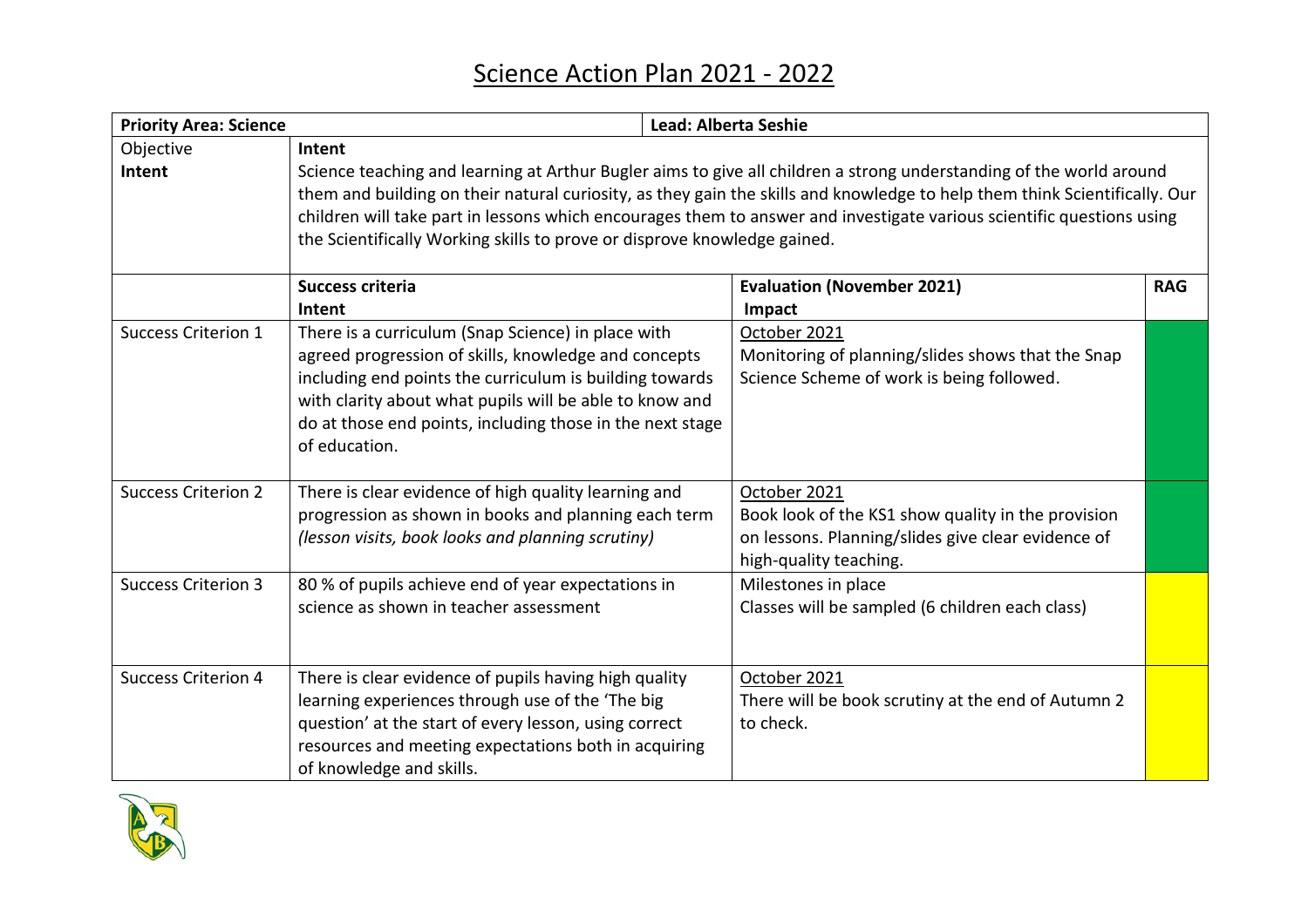## Science Action Plan 2021 - 2022

| <b>Actions (Including CPD)</b>                | <b>Timescale</b> | <b>Resources</b>          | Monitoring                                 | <b>RAG</b> |
|-----------------------------------------------|------------------|---------------------------|--------------------------------------------|------------|
| Implementation                                |                  |                           |                                            |            |
| 1.1                                           | Termly           | <b>Curriculum Maestro</b> | October 2021                               |            |
| The use of knowledge organisers help to       |                  |                           | All teachers have access to the            |            |
| ensure revision of previous learning and      |                  |                           | progression Map for their topic they use   |            |
| build upon the children's knowledge and       |                  |                           | as a tool for the knowing the starting     |            |
| skills.                                       |                  |                           | points in their topics.                    |            |
| 1.2                                           | Termly           | Curriculum Maestro        | October 2021                               |            |
| The use of teacher assessments help to        |                  |                           | At the end of this half term, all teachers |            |
| inform future planning.                       |                  |                           | were asked to complete their online        |            |
|                                               |                  |                           | assessment for the science topic they      |            |
|                                               |                  |                           | have just completed.                       |            |
| 1.3                                           | Termly           | n/a                       | October 2021                               |            |
| There is evidence of differentiation for all  |                  |                           | Teachers slides clearing shows             |            |
| children in teacher's slides and evidenced in |                  |                           | differentiation and this will be           |            |
| children's books.                             |                  |                           | monitored in book this term during         |            |
|                                               |                  |                           | book scrutiny.                             |            |
| 1.4                                           | December 2021    | Cost to be                | October 2021                               |            |
| Ensure resources are in place to support key  |                  | determined                | Resources has been audited. There is a     |            |
| themes. Audit these resources and share       |                  |                           | wealth of resources available for all      |            |
| with staff.                                   |                  |                           | topics. A data logging app has been        |            |
|                                               |                  |                           | installed on pupil and staff iPad to use   |            |
|                                               |                  |                           | doing investigations.                      |            |
| 1.5                                           | January 2022     | <b>Staff</b>              | October 2021                               |            |
| Provide training sessions for main content -  |                  | meeting/training day      | This is in the planning stage and when     |            |
| What is it to be a scientist? (reference      |                  |                           | Staff meeting slot is provided, I will be  |            |
| school curriculum values)                     |                  |                           | able to conduct such a training.           |            |
| 1.6                                           | Termly           | Group of children         | October 2021                               |            |

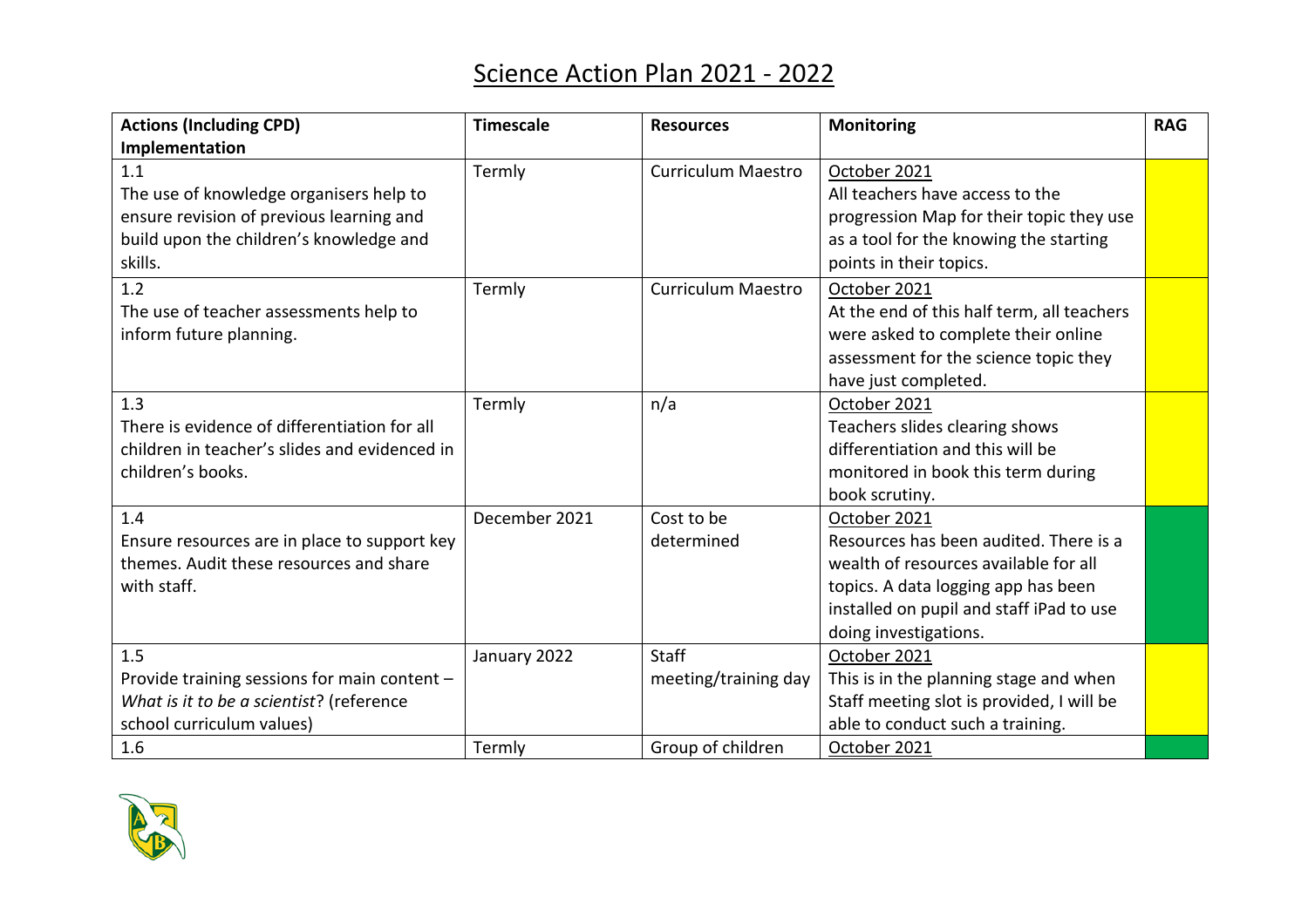## Science Action Plan 2021 - 2022

| Children say that they enjoy Science lessons<br>and are able to talk about the subject area. |                           |                     | Pupil voice in KS1 shows that science<br>continues to be the children's favourite<br>subject. |  |
|----------------------------------------------------------------------------------------------|---------------------------|---------------------|-----------------------------------------------------------------------------------------------|--|
| 1.7<br>Science work is celebrated by adding to                                               | Twice an academic<br>year | Book for each class | October 2021<br>This will be organised and given to each                                      |  |
| class Science Big Book                                                                       |                           |                     | class.                                                                                        |  |
| 1.8                                                                                          | Spring 2022               | £850                | October 2021                                                                                  |  |
| Awards/initiatives/ special weeks for                                                        |                           |                     | I continue to plan toward national                                                            |  |
| Science have been researched and                                                             |                           |                     | Science Week.                                                                                 |  |
| undertaken as and when necessary.                                                            |                           |                     |                                                                                               |  |
| 1.9                                                                                          | Spring 2022               | n/a                 | October 2021                                                                                  |  |
| Teachers say that they feel confident                                                        |                           |                     | I continue to speak to teachers about                                                         |  |
| teaching science and know where to go for                                                    |                           |                     | their needs and support where needed                                                          |  |
| support.                                                                                     |                           |                     |                                                                                               |  |
| 1.10                                                                                         | 2021-2022                 | To be confirmed     | October 2021                                                                                  |  |
| After school clubs are offered to engage                                                     | Academic year             |                     | Science Club has been set up with 16                                                          |  |
| children with a scientific interest.                                                         |                           |                     | members. The club is completing                                                               |  |
|                                                                                              |                           |                     | activities which will gain the children a                                                     |  |
|                                                                                              |                           |                     | Science Crest Award after 8 sessions.                                                         |  |

## Looking forward 2022/23

| Objectives carried over from 2021/22                                                       | Any priorities that arise throughout the year |
|--------------------------------------------------------------------------------------------|-----------------------------------------------|
| Work with other staff across the Trust to share good practice and expertise in relation to |                                               |
| Science.                                                                                   |                                               |
| Parent workshops are offered                                                               |                                               |